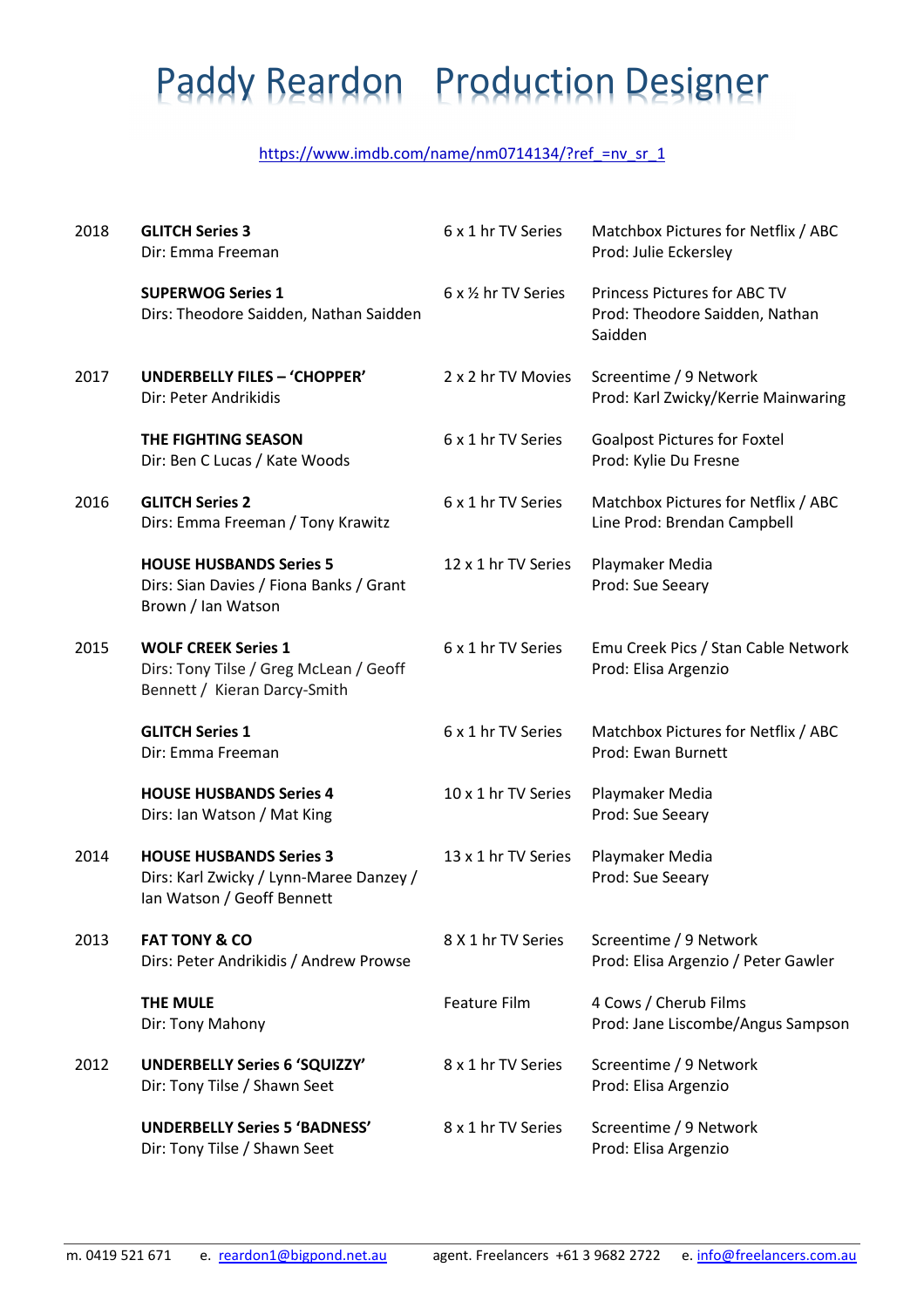# Paddy Reardon Production Designer

#### https://www.imdb.com/name/nm0714134/?ref =nv\_sr\_1

|      | <b>SAVE YOUR LEGS</b><br>Dir: Boyd Hicklin                                                      | Feature Film        | Another Man's Box<br>Prod: Nick Batzias/Robyn Kershaw         |
|------|-------------------------------------------------------------------------------------------------|---------------------|---------------------------------------------------------------|
| 2011 | <b>UNDERBELLY Series 4 'RAZOR'</b><br>Dirs: Tony Tilse / Shawn Seet                             | 13 x 1 hr TV Series | Screentime / 9 Network<br>Prod: Elisa Argenzio                |
| 2010 | <b>UNDERBELLY 'FILES'</b><br>Dirs: Cherie Nowlan / Grant Brown /<br>Shawn Seet                  | 3 x 2hr Telemovies  | Screentime / 9 Network<br>Prod: Elisa Argenzio / Peter Gawler |
| 2009 | <b>UNDERBELLY Series 3</b><br>Dirs: Tony Tilse / Shawn Seet                                     | 13 x 1 hr TV Series | Screentime / 9 Network<br>Prod: Elisa Argenzio                |
| 2008 | <b>UNDERBELLY Series 2</b><br>Dirs: Tony Tilse / Shawn Seet / Grant<br>Brown / Ken Cameron      | 13 x 1 hr TV Series | Screentime / 9 Network<br>Prod: Elisa Argenzio                |
|      | <b>CARLA CAMETTI P.D.</b><br>Dir: Ian Watson                                                    | 6 x 1 hr TV Series  | <b>SBS Television</b><br>Prod: Elisa Argenzio                 |
| 2007 | <b>UNDERBELLY Series 1</b><br>Dirs: Tony Tilse / Shawn Seet / Grant<br>Brown / Peter Andrikidis | 13 x 1 hr TV Series | Screentime / 9 Network<br>Elisa Argenzio                      |
|      | <b>THE KING</b><br>Dir: Matt Saville                                                            | <b>TV Movie</b>     | <b>Crackerjack Productions</b><br>Jason Stephens              |
| 2006 | <b>BASTARD BOYS</b><br>Dir: Ray Quint                                                           | 4 x 1 hr TV Series  | Prod: Brett Popplewell                                        |
|      | <b>NOISE</b><br>Dir: Matt Saville                                                               | <b>Feature Film</b> | <b>Retroactive Films</b><br>Prod: Trevor Blainey              |
| 2005 | <b>CALL ME MUM</b><br>Dir: Margot Nash                                                          | <b>TV Movie</b>     | Big & Little Films<br>Prod: Michael McMahon                   |
| 2004 | <b>HOLLY'S HEROES</b>                                                                           | 26 x 1/2 hr Kids TV | The Gibson Group<br>Prod: Jenny Tosi; Ann Darrouzet           |
| 2002 | <b>JAPANESE STORY</b><br>Dir: Sue Brooks                                                        | <b>Feature Film</b> | <b>AFFC</b><br>Prod: Sue Maslin                               |
|      | LIKE MOTHER LIKE SON                                                                            | <b>TV Movie</b>     | Frank Konigsburg (CBS)                                        |
| 2001 | <b>HORSEPLAY</b><br>Dir: Stavros Kazantzidis                                                    | Feature Film        | <b>AFFC</b><br>Prod: Allanah Zitserman                        |